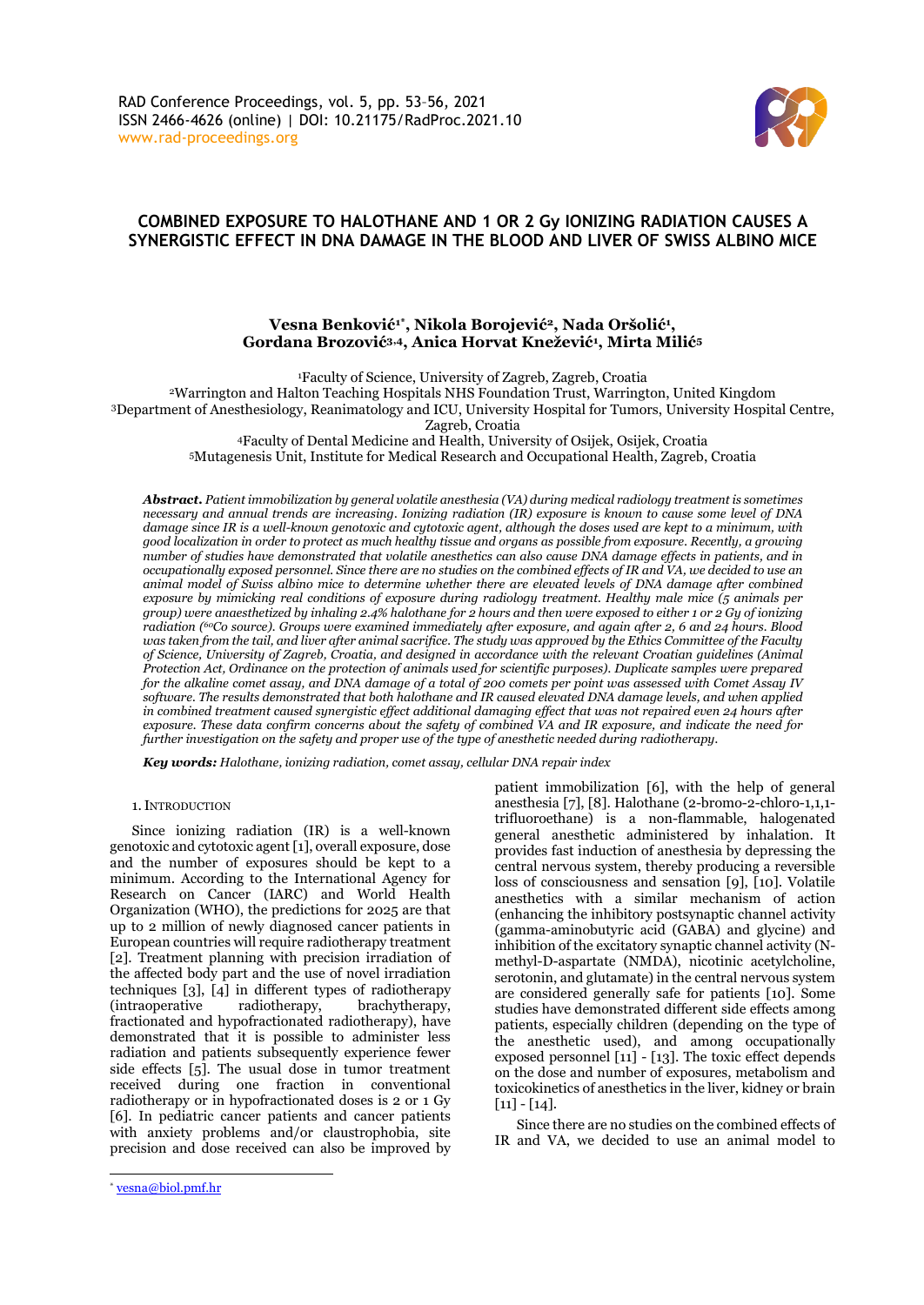determine whether the levels of DNA damage are elevated after combined exposure.

## 2. MATERIALS AND METHODS

# *2.1. Animals and ethical approval*

In the breeding unit of the Department of Biology, Faculty of Science, University of Zagreb, Croatia, Swiss albino male mice were housed in standard breeding conditions ( $22\pm1$ °C, humidity 50-70%, 12-hour photoperiod, fed with standard laboratory diet (Standard Diet GLP, 4RF 1, Mucedola, Settimo Milanese MI, Italy), with water *ad libitum*). The study was approved by the Ethics Committee of the Faculty of Science (University of Zagreb, Croatia; No. 251-58-508- 11-9) and designed in accordance with relevant Croatian guidelines: Animal Protection Act [15], Ordinance on the protection of animals used for scientific purposes [16], and the relevant EU Directive [17].

#### *2.2. Chemicals*

Unless otherwise specified, chemicals and reagents were purchased from Sigma-Aldrich Chemical Co. (St. Louis, MO, USA). Inhalation anesthetics halothane (Halothane®) was provided by Abbott Laboratories LTD (Queensborough, UK).

#### *2.3. Anesthesia and irradiation*

Mice with a body weight of 20-25 grams (age  $60\pm5$ days), were randomly divided into 24 groups (each of 5 animals): four groups only anesthetized with halothane, eight groups only exposed to IR (four groups to 1Gy, four groups to 2Gy), eight groups anesthetized with halothane and exposed to IR (four groups to 1 Gy, four groups to 2 Gy, and four control groups that received no treatment.

Except for the control and only IR groups, mice were anesthetized in an induction chamber connected to an anesthetic machine (Sulla 800; Dräger) with a compatible evaporator in which 2.4 vol % halothane was mixed with a 50:50 mixture of oxygen and air (3 L /min) in continuous flow for 2 h. Acceptable deep anesthesia was achieved when mice were sleeping calmly, breathing spontaneously, not wiggling the tail, which corresponds to classified stage 3 – Surgical Anesthesia  $[18]$ ,  $[19]$ .

After 2 hours of anesthesia, mice included in groups for combined treatment, were irradiated with 1 Gy or 2 Gy ɣ-radiation at a dose rate of 1.88 Gy/min ( <sup>60</sup>Co source, Theratron Phoenix teletherapy unit, Atomic Energy Ltd., at the Sveti Duh Clinical Hospital). The IR only groups received the same treatment.

# *2.4. Sacrifice, sampling, alkaline comet assay*

Animals were sacrificed by cervical dislocation in compliance with the laboratory animal legislation [15], [16]. Five microliters of blood were taken from the mouse tail, while small pieces of freshly resected mice liver tissue were mechanically homogenized using chilled homogenization buffer (0.075 M NaCl and 0.024 M Na2EDTA, kept at 4ºC, freshly prepared, at a ratio of

1 g tissue to 1 mL buffer. The single cell suspension homogenate at 4°C was immersed into agarose gel immediately after sample preparation.

The alkaline comet assay or single cell gel electrophoresis assay was carried out under alkaline conditions in standardized conditions, as described [19]. Either  $5 \mu L$  of blood or 10  $\mu L$  of single liver cell suspension were mixed with 100  $\mu$ L of 0.5% low melting point (LMP) agarose (freshly prepared, kept at 37°C in a water bath) and layered above and covered with coverslips (Biognost, Zagreb, Croatia). Slides were kept horizontally for solidification at 4°C for 10 minutes and following this another layer of 0.5% LMP agarose was applied. After solidification and coverslip removal, slides were immersed for two hours at 4ºC in a freshly prepared ice-cold lysis solution (2.5 M NaCl, 100 mM Na2EDTA, 10 mM Tris-HCl, 1 % sodium sarcosinate, pH 10, with 1% Triton X-100 and 10% dimethyl sulfoxide (Kemika, Zagreb, Croatia)). Denaturation and electrophoresis were carried out at 4°C under dimmed light in a freshly prepared denaturation solution (300 mM NaOH, 1 mM Na2EDTA, pH 13). After 20 min of denaturation, electrophoresis was carried out for 20 min at 25 V (300 mA, 0.8V/cm). After electrophoresis, slides were neutralized three times at five-minute intervals by adding 0.4 M Tris-HCl buffer, pH 7.5. Images of 40 randomly selected cells were analyzed for each sample (total of 200 comets for each group analyzed). After staining with ethidium bromide (20 μg/mL, 10 minutes), slides were examined using an epifluorescence microscope (Olympus BX40, Tokyo, Japan, 200x magnification) with a CCD camera with a computer-based image analysis system (Comet Assay IV software, Instem, London, UK). Comets were randomly captured at a constant depth of the gel, avoiding the edges of the gel, occasional dead cells, and superimposed comets. DNA damage was determined as tail intensity parameter (TI, percentage of genomic DNA that migrated during the electrophoresis from the nuclear core to the tail).

### *2.5. Cellular DNA repair index*

The cellular DNA repair index (CRI) was calculated from the medians of the TI parameter according to the formula by Nair & Nair [20]. The CRI serves to quantify the cells' efficiency to repair and re-join strand breaks, and to determine whether treatment had an influence on faster, slower or delayed repair compared to the control.

# *2.6. Statistical analysis*

Statistica 9.0 (Statsoft, Tulsa, USA) and Statistica 13.5.0.17 (TIBCO Software Inc., California, Palo Alto, USA) was used for statistical analysis. Descriptive statistics of tail intensity parameter was calculated for mean, median, standard error (SE) and standard deviation (SD). The data were statistically compared using Mann Whitney U-test. The level of statistical significance was set at P<0.05 or even less.

#### 3. RESULTS

In blood cells, halothane induced statistically increased DNA damage compared to the control at 2, 6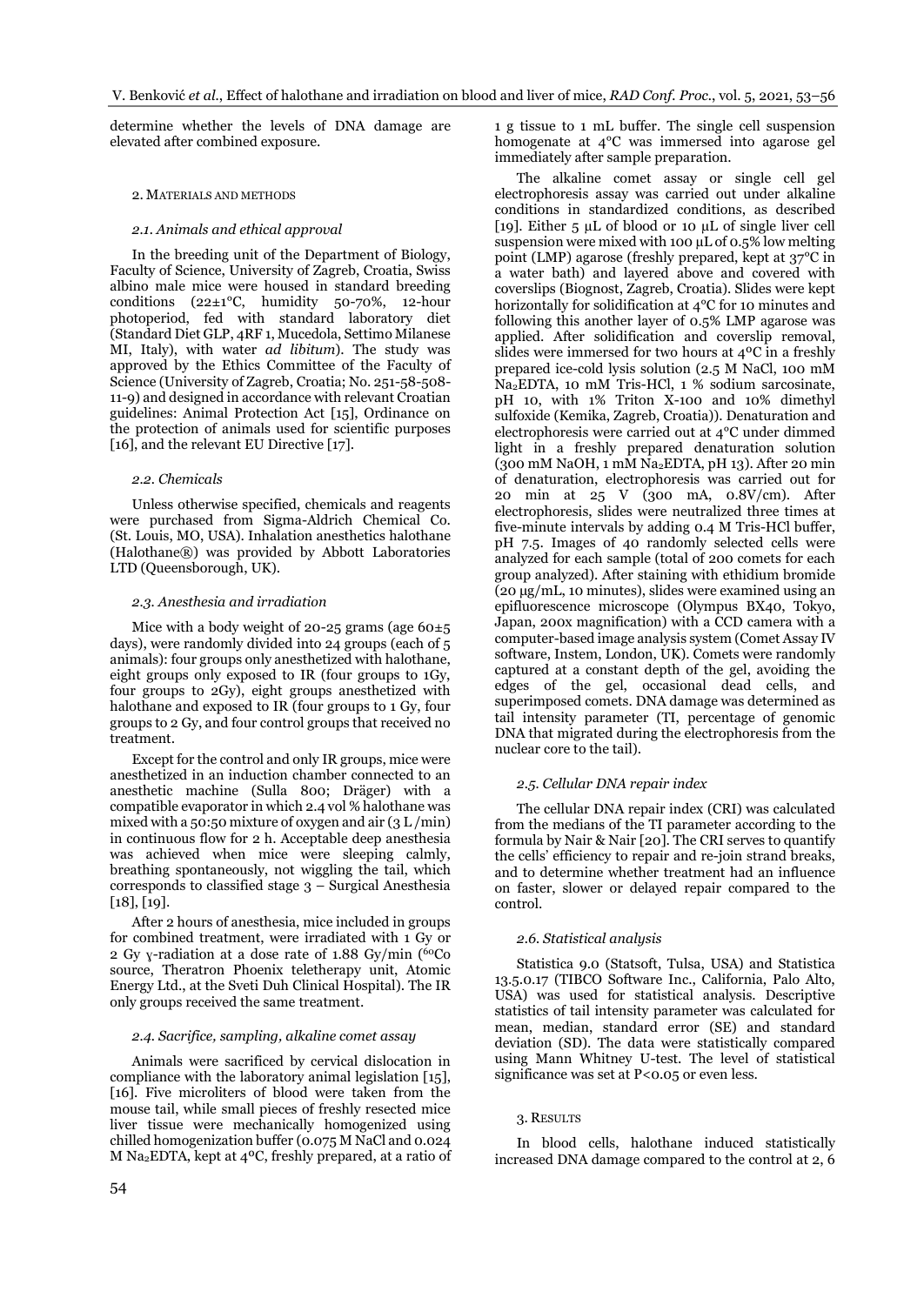and 24 h after treatment, both alone and in combination with 1 Gy irradiation, while in combination with 2 Gy, statistically higher DNA damage was observed immediately after, 6 and 24h after treatment (Figure 1).

In liver cells, increased DNA damage was observed only 6 h and 24 h after treatment of non-irradiated animals and after 6 h of the combined treatment with 2 Gy irradiation (Figure 2). Nuclei after the alkaline comet assay in blood and liver cells are presented on Figure 3. Halothane blocked DNA repair after 2 h in blood cells (Figure 4).

#### 4. CONCLUSION

Both halothane and IR demonstrated elevated levels of DNA damage, with combined treatment causing an IR dose-dependent synergistic damaging effect that was not repaired even 24 hours after the exposure. These data confirm concerns about safety of combined VA and IR exposure, and indicate the need for further investigation regarding the safe and proper use of anesthetic during radiotherapy.

*Acknowledgements: The paper was supported by the University of Zagreb, Faculty of Science, Department of Biology and Institute for Medical Research. The authors would like to thank Prof. Makso Herman for English editing.*

#### **REFERENCES**

1. *Radiation: Monographs on the Evaluation of Carcinogenic Risks to Humans Volume 100D*, Lyon, France: IARC, 2012. Retrieved from:

[https://publications.iarc.fr/Book-And-Report-](https://publications.iarc.fr/Book-And-Report-Series/Iarc-Monographs-On-The-Identification-Of-Carcinogenic-Hazards-To-Humans/Radiation-2012)[Series/Iarc-Monographs-On-The-Identification-Of-](https://publications.iarc.fr/Book-And-Report-Series/Iarc-Monographs-On-The-Identification-Of-Carcinogenic-Hazards-To-Humans/Radiation-2012)[Carcinogenic-Hazards-To-Humans/Radiation-2012](https://publications.iarc.fr/Book-And-Report-Series/Iarc-Monographs-On-The-Identification-Of-Carcinogenic-Hazards-To-Humans/Radiation-2012) Retrieved on: May 1, 2021

- 2. J. M. Borras et al., "Estimating the number of fractions by tumour site for European countries in 2012 and 2025: An ESTRO-HERO analysis," *Radiother. Oncol*., vol. 126, no. 2, pp. 198-204, 2018. <https://doi.org/10.1016/j.radonc.2017.11.009>
- 3. C. Fiorino, M. Guckenberger, M. Schwarz, U. H. Heide, B. Heijmen, "Technology-driven research for radiotherapy innovation," *Mol. Oncol*.*,* vol. 14, no. 7, pp. 1500-1513, Mar. 2020. <https://doi.org/10.1002/1878-0261.12659>
- 4. J. S. Vaidya et al., "Long term survival and local control outcomes from single dose targeted intraoperative radiotherapy during lumpectomy (TARGIT-IORT) for early breast cancer: TARGIT-A randomised clinical trial", *B.M.J.*, vol. 370, article no. m2836, Aug. 2020. <https://doi.org/10.1136/bmj.m2836>
- 5. *Radiotherapy dose fractionation*, 3rd ed., London, UK: The Royal College of Radiologist, 2019. Retrieved from: [http://www.rcr.ac.uk/publication/radiotherapy-dose](http://www.rcr.ac.uk/publication/radiotherapy-dose-fractionation-third-edition)[fractionation-third-edition](http://www.rcr.ac.uk/publication/radiotherapy-dose-fractionation-third-edition) Retrieved on: May 27, 2021
- 6. R. Arunkumar, E. Rebello, P. Owusu-Agyemang, "Anesthetic techniques for unique cancer surgery procedures," *Best Pract. Res. Clin. Anaesthesiol*., vol. 27, no. 4, pp. 513-526, Dec. 2013. <https://doi.org/10.1016/j.bpa.2013.09.002>
- 7. S. M. Ntouka et al., "Minimizing General Anesthetic Use in Pediatric Radiation Therapy", *Pract. Radiat. Oncol.,* vol. 10, no. 3, pp. e159-e165, May 2020.

<https://doi.org/10.1016/j.prro.2019.12.001>

- 8. M. J. Gyorfi, P. Y. Kim, "Halothane Toxicity", in *StatPearls [Internet]*, Treasure Island (FL), USA: StatPearls Publishing, 2021 Retrieved from: <https://www.ncbi.nlm.nih.gov/books/NBK545281/> Retrieved on: Aug. 27, 2021
- J. A. Campagna, K. W. Miller, S. A. Forman, "Mechanisms of actions of inhaled anesthetics," *N. Engl. J. Med*., vol. 348, no. 21, pp. 2110-2124, May 2003. <https://doi.org/10.1056/NEJMra021261>
- 10. S. Chiao, Z. Zuo, "A double-edged sword: volatile anesthetic effects on the neonatal brain," *Brain Sci*., vol. 4, no. 2, pp. 273-294, Apr. 2014. <https://doi.org/10.3390/brainsci4020273>
- 11. D. Schifilliti, G. Grasso, A. Conti, V[. Fodale](https://pubmed.ncbi.nlm.nih.gov/?term=Fodale+V&cauthor_id=20932063), "Anesthetic-Related Neuroprotection," *CNS Drugs*, vol. 24, pp. 893–907, 2010. <https://doi.org/10.2165/11584760-000000000-00000>
- 12. S. Yılmaz, N. Ç. Çalbayram, "Exposure to anesthetic gases among operating room personnel and risk of
- genotoxicity: A systematic review of the human biomonitoring studies," *J. Clin. Anesth*., vol. 35, pp. 326-331, Dec. 2016. <https://doi.org/10.1016/j.jclinane.2016.08.029>
- 13. G. Brozovic et al., "DNA damage and repair after exposure to sevoflurane in vivo, evaluated in Swiss albino mice by the alkaline comet assay and micronucleus test," *J. Appl. Genet*., vol. 51, no. 1, pp. 79-86, 2010. <https://doi.org/10.1007/BF03195714>
- 14. G. Brozović et al., "Sevoflurane and isoflurane genotoxicity in kidney cells of mice," *Arh. Hig. Rada Toksikol.*, vol. 68, no. 3, pp. 228-35, Sep. 2017. <https://doi.org/10.1515/aiht-2017-68-2941>
- 15. Hrvatski Sabor (4. list. 2017), *Zakon o zaštiti životinja*, NN 102/17. (Croatian Parliament (Oct. 4, 2017), *Animal Protection Act*, O.G. 102/17.) Retrieved from: [https://narodne-](https://narodne-novine.nn.hr/clanci/sluzbeni/2017_10_102_2342.html)

[novine.nn.hr/clanci/sluzbeni/2017\\_10\\_102\\_2342.html](https://narodne-novine.nn.hr/clanci/sluzbeni/2017_10_102_2342.html) Retrieved on: May 21, 2021.

16. Hrvatski Sabor (8. svi. 2013.), *Pravilnik o zaštiti životinja koje se koriste u znanstvene svrhe*, NN 55/13. (Croatian Parliament, *Ordinance on the protection of animals used for scientific purposes*, O.G*.* 55/13.) Retrieved from: [https://narodne-](https://narodne-novine.nn.hr/clanci/sluzbeni/2013_05_55_1129.html)

[novine.nn.hr/clanci/sluzbeni/2013\\_05\\_55\\_1129.html](https://narodne-novine.nn.hr/clanci/sluzbeni/2013_05_55_1129.html) Retrieved on: May 21, 2021

The European Parliament and the Council of the European Union (Sep. 22, 2010), *Directive 2010/63/EU*. Retrieved from: [https://eur-](https://eur-lex.europa.eu/LexUriServ/LexUriServ)

[lex.europa.eu/LexUriServ/LexUriServ.d](https://eur-lex.europa.eu/LexUriServ/LexUriServ)o?uri=OJ:L:201 0:276:0033:0079:en:PDF Retrieved on: May 21, 2021

- 18. D. [J. Gaertner,](https://www.sciencedirect.com/science/article/pii/B9780123738981500140#!) T. [M. Hallman,](https://www.sciencedirect.com/science/article/pii/B9780123738981500140#!) F. [C. Hankenson,](https://www.sciencedirect.com/science/article/pii/B9780123738981500140#!)  M. [A. Batchelder](https://www.sciencedirect.com/science/article/pii/B9780123738981500140#!)., "Anesthesia and Analgesia in Rodents" in *Anesthesia and Analgesia in Laboratory Animals,* R.E. Fish, M.J. Brown, P.J. Danneman, A.Z. Karas, Eds., 2nd ed., London, UK: Academic Press, Elsevier, 2008, ch. 10, pp. 240-261. <https://doi.org/10.1016/B978-012373898-1.50014-0>
- 19. B. A. Siddiqui, P. Y. Kim, "Anesthesia Stages", *in: StatPearls [Internet]*, Treasure Island (FL), USA: StatPearls Publishing, Jan. 2021. https://www.ncbi.nlm.nih.gov/books/NBK557596/
- 20. N. P. Singh, M. T. McCoy, R. R. Tice, L. L. Schneider, "A simple technique for quantitation of low levels of DNA damage in individual cells," *Exp. Cell Res*., vol. 175, no. 1, pp. 184-191, Mar. 1988.

[https://doi.org/10.1016/0014-4827\(88\)90265-0](https://doi.org/10.1016/0014-4827(88)90265-0)

21. G. G. Nair C. K. Nair, "Protection of cellular DNA and membrane from γ-radiation-induced damages and